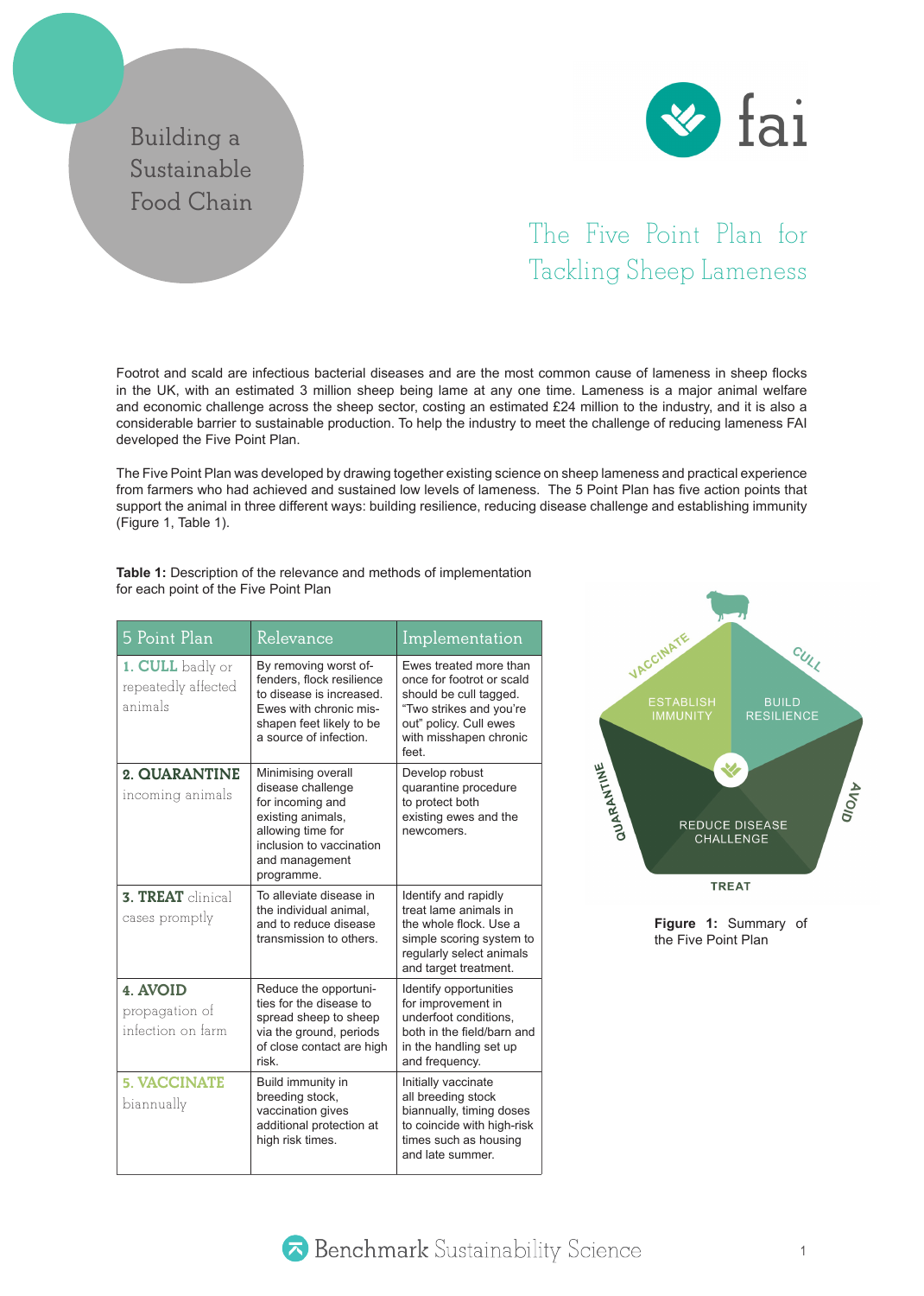



FAI implemented the plan on their own farm, and worked with two other forward thinking farmers, Huw Davies at Llandre Farm in Wales and Graham Dixon at Alwinton Farm in Northumberland to implement it in their flocks too. All three farms reported significant challenges with lameness, primarily due to footrot and scald, and were motivated to work at reducing levels. At FAI, they used a mobile handling system, reduced frequency of handling, vaccinated biannually and culled 4.2 per cent of ewes for lameness in year 1. Llandre Farm focused on prompt treatment and upgrading handling areas, and Alwinton Farm upgraded permanent handling facilities and implemented a strict cull and biannual vaccination programme.

Each farmer measured the lameness prevalence in their flock monthly, using a simple 6-point locomotion score (Table 2), where ewes scoring 1 or greater are considered lame.

| Locomotion<br>Score | Description                                                    |
|---------------------|----------------------------------------------------------------|
|                     | Sound                                                          |
| 1                   | Very mild lameness, only just noticeable                       |
| 2.                  | Obvious lameness, stands and walks on<br>all 4 legs            |
| 3                   | Obvious lameness, stands on three legs,<br>walks on all 4 legs |
| 4                   | Obvious lameness, stands and walks on<br>3 legs                |
| 5                   | Obvious lameness as score 4, but multiple<br>legs involved     |

**Table 2:** Summary of sheep locomotion scoring system



All three farms achieved the target of less than 5% lameness within the first year (Figure 2). During the four-year period, the farms that maintained the commitment to all five points of the Five Point Plan and achieved lameness levels less than 1 per cent in years 2-4. One farm culled less strictly and vaccinated annually instead of biannually, the result of which is reflected in the relatively higher lameness prevalence and within year variation (Figure 2).

This demonstrates that with difficult and intractable problems like sheep lameness, the majority of producers are likely to require implementation of all elements of the Five Point Plan to achieve sustained lameness reduction. However, the success of these farms implementing the Five Point Plan show that lameness reduction is achievable within a relatively short time scale, but does require long-term commitment in order to sustain success.